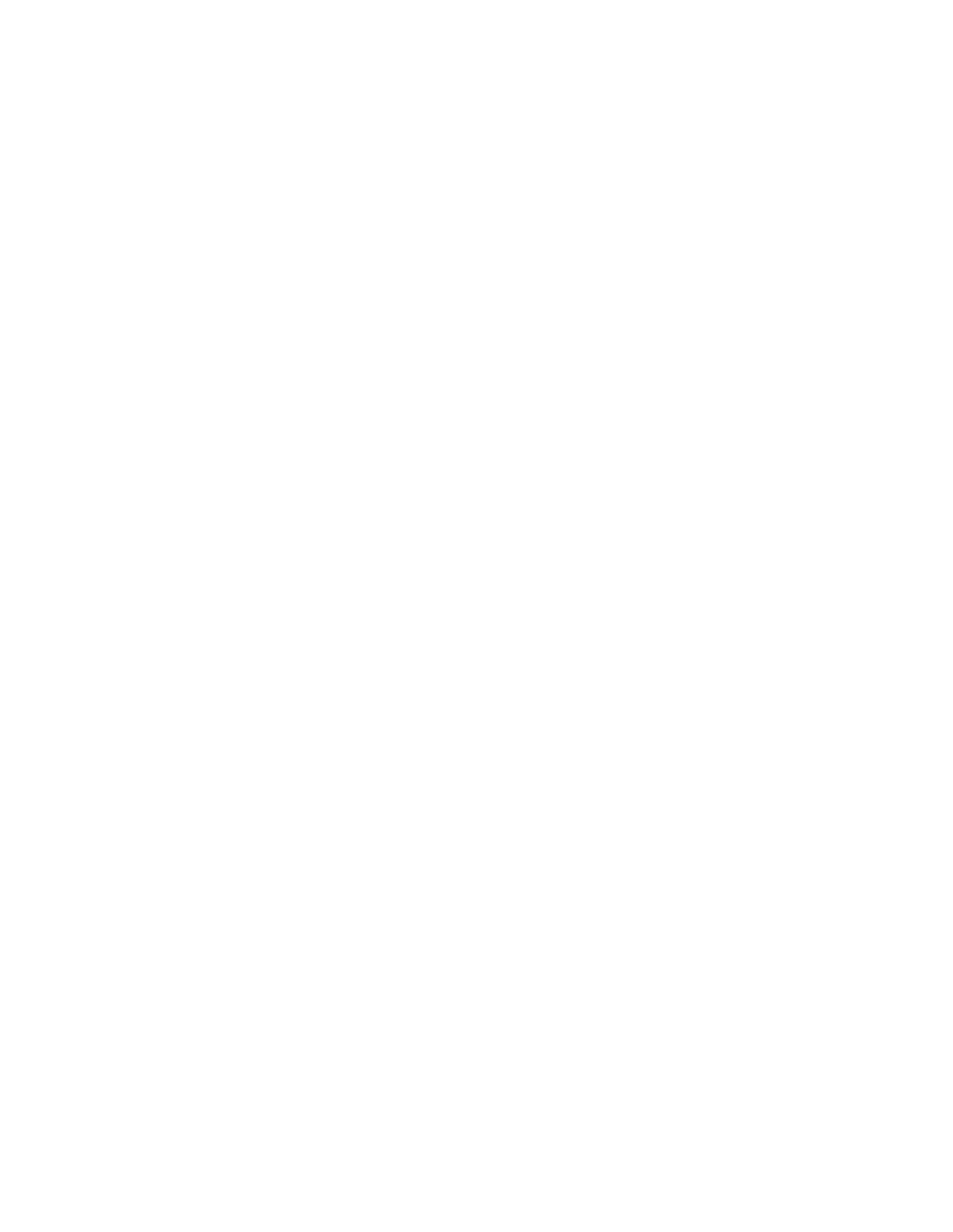# **NEVADA STATE BOARD OF EDUCATION**

*VISION: "Each student will achieve Nevada's expectations for learning."*

*MISSION: "The Nevada Department of Education provides leadership, resources, assistance and oversight, in partnership with school districts and others, to support student achievement and future success."*

> **Elaine Wynn, President Allison Serafin, Vice-President Thad S. Ballard Dave Cook Stavan Corbett Alexis Gonzalez-Black Freeman Holbrook Kevin Melcher Mark Newburn Richard Stokes Kamryn Mock, Student Representative**

#### **NEVADA DEPARTMENT OF EDUCATION**

**James W. Guthrie** Superintendent of Public Instruction

#### **Rorie Fitzpatrick**

Deputy Superintendent for Teaching and Learning

#### **Deborah H. Cunningham, Ph.D.**

Deputy Superintendent for Business and Support Services

### **Anna Severens**

State Coordinator Nevada Early Childhood Education Program

The State of Nevada is an equal opportunity employer and does not discriminate or deny services on the basis of race, color, national origin, sex, disabilities, and/or age.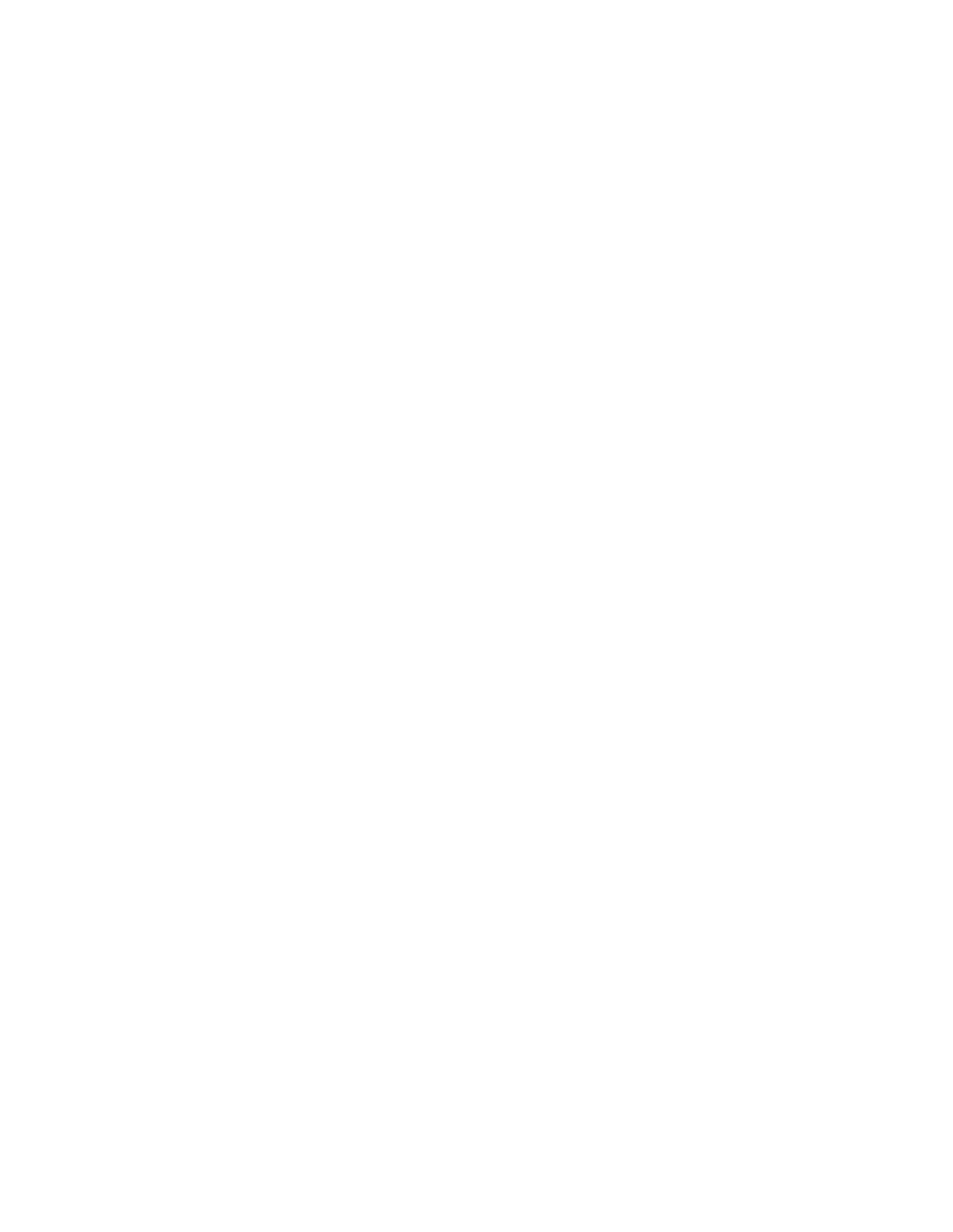# **EXECUTIVE SUMMARY**

The 2011 Nevada State Legislature passed Assembly Bill (AB) 579 that continued the funding of the Nevada Early Childhood Education (ECE) Program, and appropriated \$3,338,875 in each fiscal year, 2011-12 and 2012-13. The purpose of the legislation is to initiate or expand pre-kindergarten education programs.



Ten school districts and one community-based organization operated a statefunded early childhood education program in 2011-12. These ten school districts are Carson City, Churchill County, Clark County, Elko County, Humboldt County, Mineral County, Nye County, Pershing County, Washoe County, and White Pine County. The community-based organization is Great Basin College in Elko.

During 2011-12, the 11 Nevada ECE projects provided services to 1,267 families, including 1,288 children and 1,352 adults. Using a figure of 1,120 children as an average daily child count and the total grant amount of \$3,338,875, the average cost of the Nevada ECE program per child in 2011-12 was \$2,981. The 1,288 program children represent 1.5 percent of the estimated 83,181 three- to four-year-old children in Nevada (2009 American Community Survey). Nationally, 16.1 percent of three- to four-year-old children are enrolled in state pre-kindergarten

programs (National Institute for Early Education Research, 2010).

The Nevada Department of Education (NDE) conducted an annual and longitudinal evaluation of the Nevada ECE program in 2011-12, as directed by AB 579. NDE has been collecting this longitudinal data since 2003 documenting significant program success. The primary focus of the evaluation is to determine the effectiveness of the program on the developmental progress of children and parental involvement, both short-term and long-term effects.

Research on early childhood education has found that preschool education can improve the learning and development of young children. Studies have clearly shown that participation in quality preschool education programs have short-term effects on cognitive, social, emotional, and physical development. In fact, several analyses calculated that preschool education programs produce a gain of one-half (0.50) standard deviation on cognitive development, which is the equivalent of a move from the 30th to the 50th percentile on achievement tests. In other words, preschool education

#### **Key Facts About—**

Nevada Early Childhood Education Program:

- ◆ Served 1.5% of the estimated 3-to 4-year-old population in Nevada, compared to other state-funded programs that serve 16% of the 3 to-4 year old population nationally.
- ◆ Had over 1,100 children and families waiting for space to enter the program.
- ◆ Achieved 7 of 10 national, research-based quality indicators of early childhood education programs as determined by National Institute for Early Childhood Research.
- ◆ Served a population which included 50 percent of children learning English as a second language.

can significantly reduce the size of the school readiness gap between "at-risk" children, similar to many of the children served in the Nevada State PreK program, and average students nationally.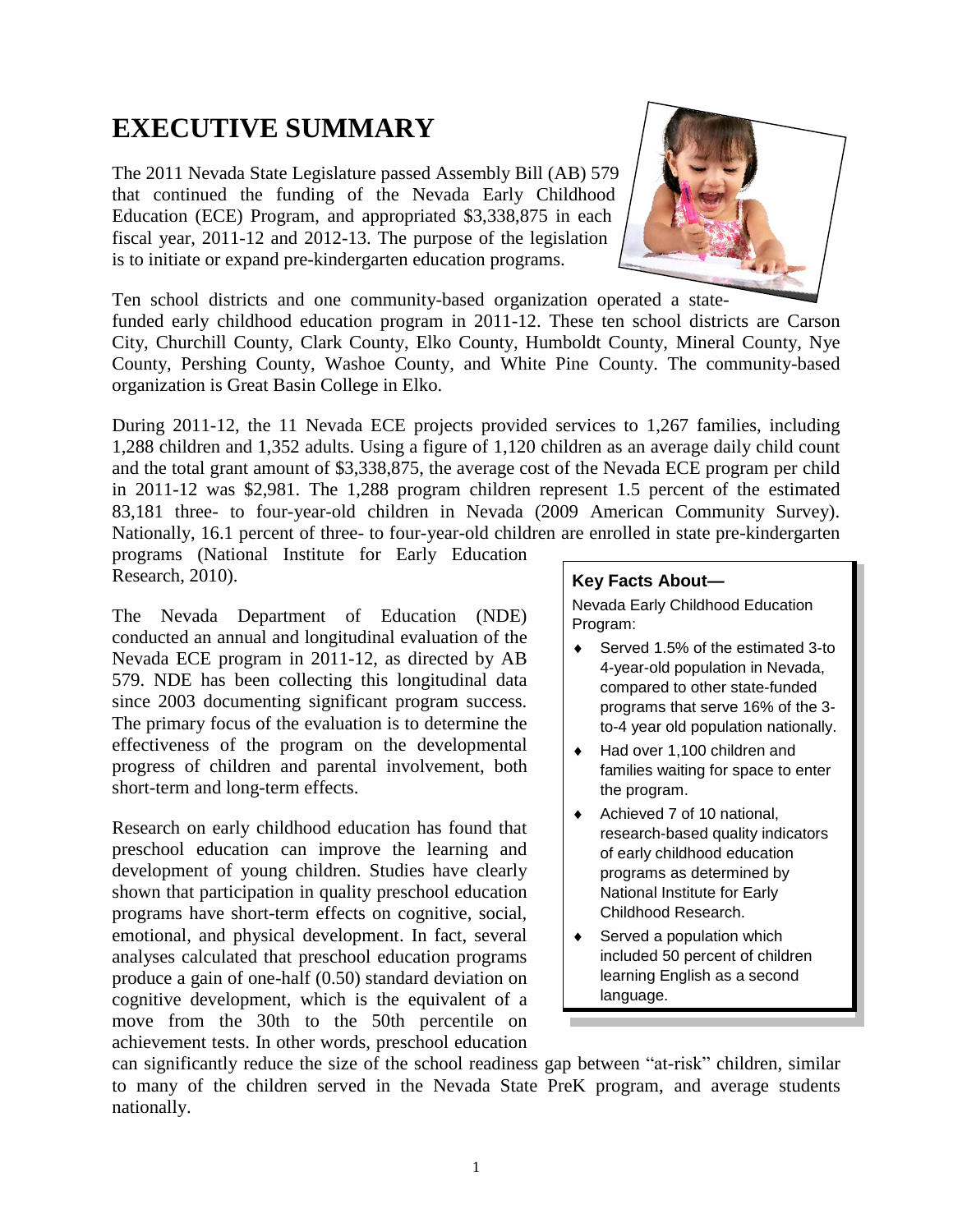An important finding of the research is that teacher effectiveness is among the most important factors in the quality of the program. Preschool teachers who hold a bachelor's degree and have specialized training in early childhood education, such as the training required by Nevada statute, have a larger positive impact on children than programs administered by non-certified preschool teachers. In fact, requiring that early childhood education teachers have a bachelor's degree and specialized training/endorsement are two of the seven out of ten national quality benchmarks for early childhood education met by the State of Nevada.

Other studies have examined preschool education's long-term effects, providing information on its effects into elementary school years and beyond. These studies found that preschool education has significant lasting effects on cognitive abilities, school progress (grade retention, special education placement and high school graduation), and social behavior. In a recent study of New Mexico's State PreK program, similar to Nevada's State PreK program, the study estimated that for every dollar New Mexico spent on preschool, five

*The importance of this (program) cannot be over-stressed and has improved the relationship with our children. In short, the program is fantastic. If the program was to be eliminated, it would truly be an injustice to the children in our community."*

Testimonial from Parent at Washoe County School District ECE Program

dollars is saved in later social costs to the state (Hustedt, Barnett, Jung, & Goetze, 2010).

The outcomes found in national longitudinal evaluations of preschool programs suggest that the positive long-term effects are primarily because preschool children had different experiences in elementary school due to the cognitive gains achieved in preschool. Increasing children's cognitive abilities early helps them to transition into school, and reduces the likelihood that they will be tracked into low ability groups, placed in special education, or retained in grade.

# **Findings from Annual Evaluation: Short-Term Effects**

The primary purpose of the annual evaluation is to investigate the performance of children and adults on six outcome indicators: three indicators on the developmental progress of children, and three indicators on parental involvement. The results show that Nevada ECE children exceeded the expected performance levels for all six indicators, as shown in the table on the next page.

| <b>Program Indicator</b>                                                                                                                                                                                                                                                                                                                                                        | Actual                           | <b>Status</b>              |
|---------------------------------------------------------------------------------------------------------------------------------------------------------------------------------------------------------------------------------------------------------------------------------------------------------------------------------------------------------------------------------|----------------------------------|----------------------------|
| <b>Developmental Progress of Children</b>                                                                                                                                                                                                                                                                                                                                       |                                  |                            |
| <b>Indicator 1: Reading Readiness – Individual Student Gain</b>                                                                                                                                                                                                                                                                                                                 |                                  |                            |
| With a minimum of four months of participation, 80% of ECE<br>children from three years old until they enter kindergarten will<br>show improvement in auditory comprehension and expressive<br>communication as measured by a standard score increase on (a) the<br>Peabody Picture Vocabulary Test (PPVT) and (b) the Expressive<br>One-Word Picture Vocabulary Test (EOWPVT). | a. PPVT-82.0%<br>b. EOWPVT-88.6% | a. Exceeded<br>b. Exceeded |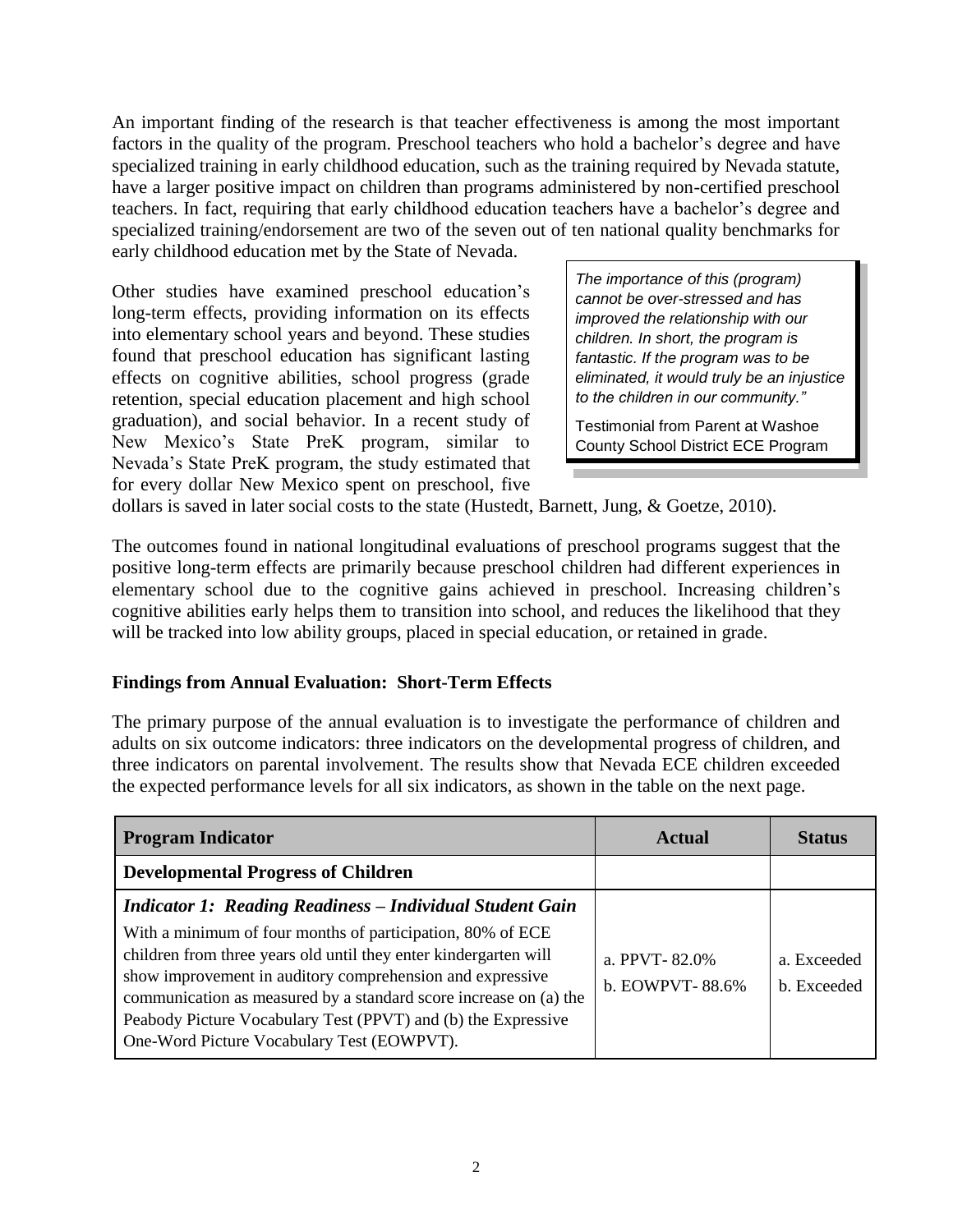| <b>Indicator 2: Reading Readiness - Average Gain</b><br>With a minimum of four months of participation, ECE children<br>from birth until they enter kindergarten will make an average gain<br>of 8 standard score points in auditory comprehension as measured<br>by (a) the PPVT, and of 10 standard score points in expressive<br>communication as measured by (b) the EOWPVT. | a. PPVT-10.8 pts<br>b. EOWPVT-12.0 pts | a. Exceeded<br>b. Exceeded |
|----------------------------------------------------------------------------------------------------------------------------------------------------------------------------------------------------------------------------------------------------------------------------------------------------------------------------------------------------------------------------------|----------------------------------------|----------------------------|
| <b>Indicator 3: English Language Acquisition - Average Gain</b><br>With a minimum of four months of participation, ECE children<br>from three to five years with limited English skills will make an<br>average gain of 20 raw score points in English acquisition as<br>measured by the Preschool Language Assessment Scale (Pre-<br>LAS).                                      | 34.7 pts.                              | Exceeded                   |
| <b>Parental Involvement</b>                                                                                                                                                                                                                                                                                                                                                      |                                        |                            |
| <b>Indicator 1: Individual Parenting Goals</b><br>Ninety-two percent (92%) of participating adults enrolled in Early<br>Childhood Education for at least four months will meet at least one<br>goal related to parenting skills (e.g., developmental<br>appropriateness, positive discipline, teaching and learning, care-<br>giving environment) within the reporting year.     | 97.3%                                  | Exceeded                   |
| <b>Indicator 2: Time with Children</b><br>Eighty percent (80%) of first-year Early Childhood Education<br>parents will increase the amount of time they spend with their<br>children weekly within a reporting year.                                                                                                                                                             | 88.6%                                  | Exceeded                   |
| <b>Indicator 3: Reading with Children</b><br>Eighty percent (80%) of first-year Early Childhood Education<br>parents will increase the amount of time they spend reading with<br>their children within a reporting year.                                                                                                                                                         | 89.7%                                  | Exceeded                   |

# **Findings from Longitudinal Evaluation: Long-Term Effects**

The longitudinal evaluation followed three cohorts of Nevada ECE children:

- Cohort 1— four-year-olds who participated in Nevada ECE during 2003-04 and entered grade 7 in 2011-12.
- Cohort 3— four-year-olds who participated in Nevada ECE during 2005-06 and entered grade 5 in 2011-12.
- Cohort 7— four-year-olds who participated in Nevada ECE during 2009-10 and entered grade 1 in 2011-12.

The results indicate that both Cohort 1 and Cohort 3 ECE students scored as high as the matched comparison groups of non-ECE students on the grade 5 and grade 7 Nevada CRT reading and math tests, and an equivalent percentage of students were proficient.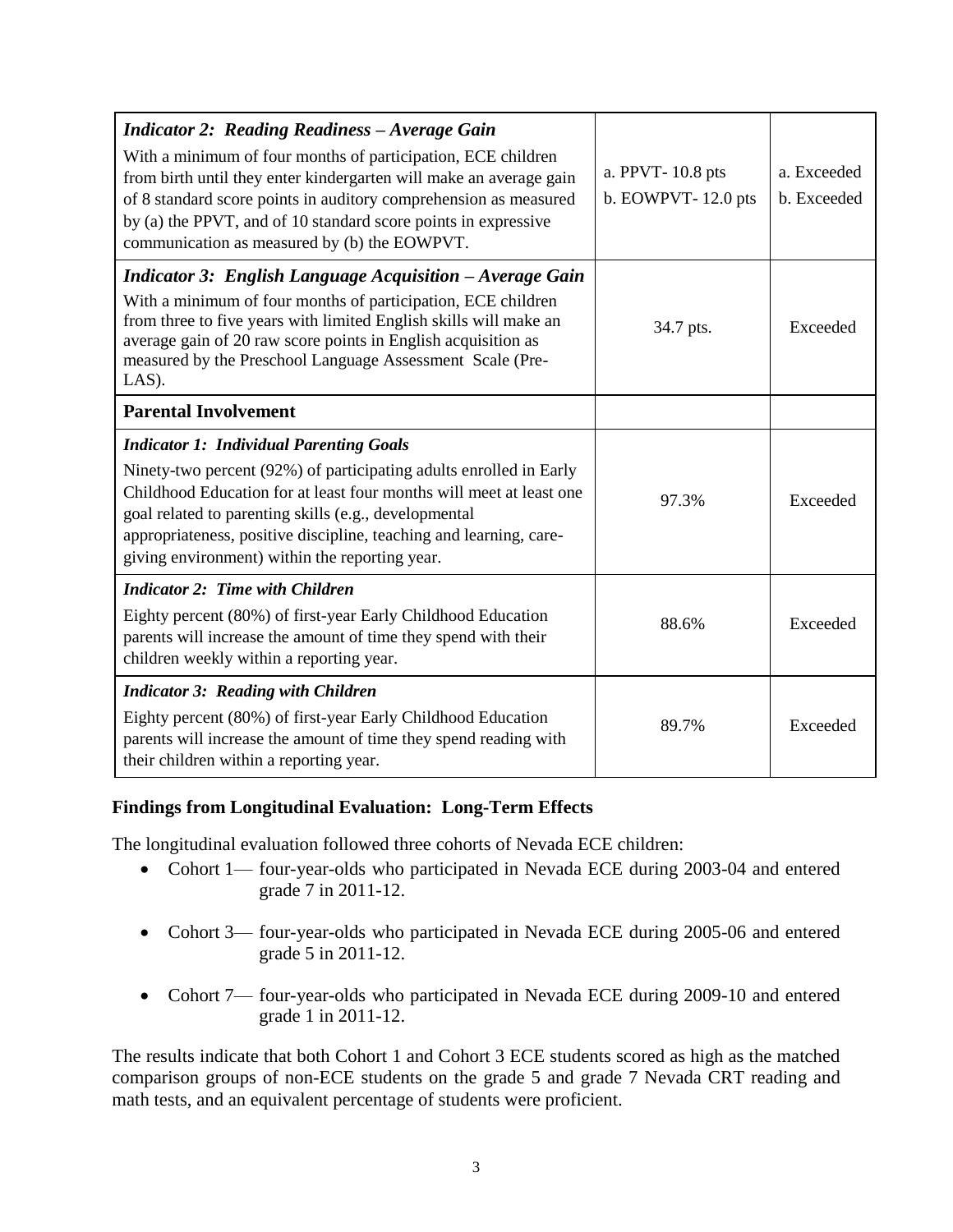The evaluation used a stronger research design with a sample of Cohort 7 students, providing more conclusive evidence of program effects. While in preschool, Cohort 7 ECE students made large gains on the PPVT (receptive vocabulary) and EOWPVT (expressive communication), and then maintained the gains they achieved through the end of grade 1 in receptive vocabulary and expressive vocabulary. In other words, the Cohort 7 students almost eliminated the initial achievement gap that existed prior to their participation in the Nevada ECE program, and continued to maintain those large grades through the end of grade 1.

The following table summarizes the related results, including data collected, measures used, and outcomes achieved.

# **Key Findings—**

Nevada Early Childhood Education Program:

- Children achieved significant learning gains in preschool, better preparing Nevada children for kindergarten.
- ◆ Met or exceeded all six statewide indicators on the developmental progress of children and parent involvement.
- ◆ Showed positive long-term effects on student academic skills on into elementary school.

| Cohort $1 & 3$                            | <b>Measure</b>                             | <b>Outcomes</b>                                                                                                                                                                                               |  |
|-------------------------------------------|--------------------------------------------|---------------------------------------------------------------------------------------------------------------------------------------------------------------------------------------------------------------|--|
| <b>Developmental Progress of Children</b> |                                            |                                                                                                                                                                                                               |  |
| <b>Student</b><br>Learning                | Nevada CRT<br>Reading and<br>Math          | Cohort 1 and 3 students scored as high as a matched comparison group<br>of non-ECE students in reading and math, and an equivalent percent of<br>Cohort 1 and 3 students were proficient in reading and math. |  |
| <b>Cohort 7</b>                           | <b>Measure</b>                             | <b>Outcomes</b>                                                                                                                                                                                               |  |
| <b>Developmental Progress of Children</b> |                                            |                                                                                                                                                                                                               |  |
| <b>Student</b><br>Learning                | PPVT and<br><b>EOWPVT</b>                  | Cohort 7 students made large gains on the PPVT and the EOWPVT<br>while in preschool, and then continued to maintain those large grades<br>through the end of grade 1.                                         |  |
| <b>Parental Involvement</b>               |                                            |                                                                                                                                                                                                               |  |
| <b>Parent</b><br><i>Involvement</i>       | Parent/Teacher<br>Conference<br>Attendance | Nevada ECE parents attended parent/teacher conferences at a rate at<br>least similar to and perhaps greater than other parents at the same<br>grade levels at the schools in grade 1.                         |  |

# **Conclusions**

The results from the 2011-12 annual evaluation of the Nevada ECE program, as well as all previous annual evaluations, support the national research on the short-term effects of quality preschool education programs. The positive short-term results of the Nevada ECE program can, in part, be attributed to the fact that Nevada state law requires pre-Kindergarten teachers to be highly qualified, either by holding a special license or an endorsement in early childhood education. As previously mentioned, teacher effectiveness is among the most important factors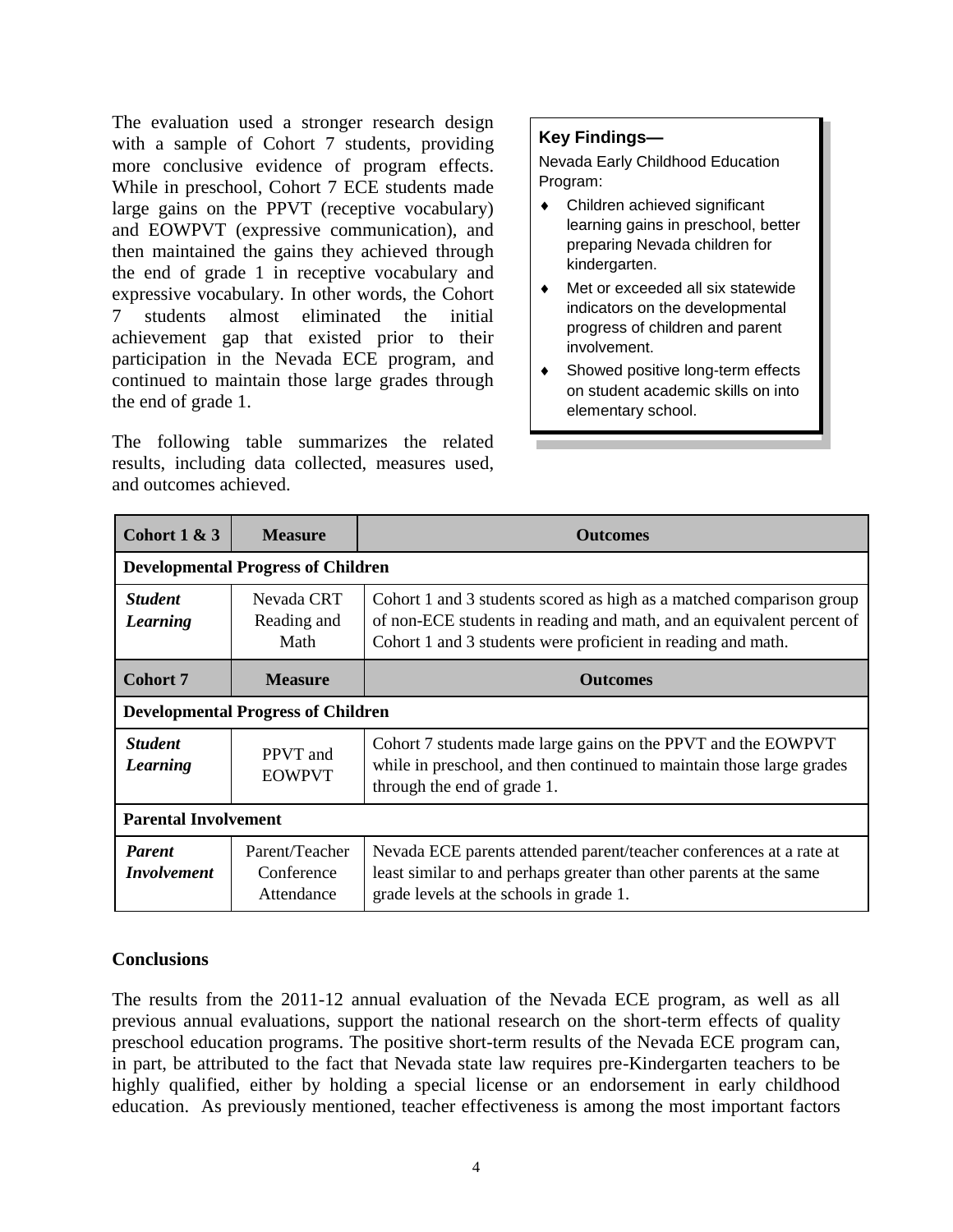in determining program impact. Preschool teachers who hold a bachelor's degree and have specialized training in early childhood education, such as those required by Nevada statute, have a larger positive impact on children than programs with non-certified preschool teachers.

Perhaps more importantly, the results from this year's longitudinal evaluation as well as previous years' longitudinal evaluations continue to provide solid

This year's longitudinal evaluation, like previous years, continues to provide solid evidence that the impact of NV ECE is very positive and highly effective.

evidence that the impact of Nevada ECE is, at the least, consistent with the national research on the long-term cognitive effects of quality preschool education programs.

#### *Developmental Progress of Children*

 *Short-Term Effects.* The Nevada ECE Program had short-term effects on the developmental progress of children. Nevada ECE children made large cognitive gains in preschool and were clearly better prepared to enter kindergarten academically than if they had not participated in Nevada ECE. This is an important achievement for the largely atrisk student population served in the program because it closed some of the gap in school readiness with average students and avoided some early obstacles that most at-risk student populations face, thus providing them a better chance at early school success.

It is especially important for the large number of English language learners in the program who, in fact, may have even benefited the most academically from the Nevada ECE program. These developmental gains during early learning help ease their transition into school, preparing them for future success.

• *Long-Term Effects*. After preschool, Nevada ECE students appear, at the very least, to have maintained the significant learning gains they achieved in preschool through elementary school, consistent with the national research results on long-term cognitive effects. The results suggest that participation in the Nevada ECE program may decrease the need for extra services in elementary school, such as participation in English as a Second Language services.

#### *Parent Involvement*

- *Short-Term Effects.* The parents of the children who participated in the Nevada ECE program became more involved in the education of their children, including spending more quality time with them, especially in terms of reading with their children. As research has learned, increased parent involvement leads to increased student achievement due, in part, to the value of education that parents convey to their children by their own actions.
- *Long-Term Effects*. After preschool, the parents of the children continued to be very involved in their children's learning. In fact, the parents of the Nevada ECE children are at least as involved, if not more involved, in their children's learning as schoolmates' parents.